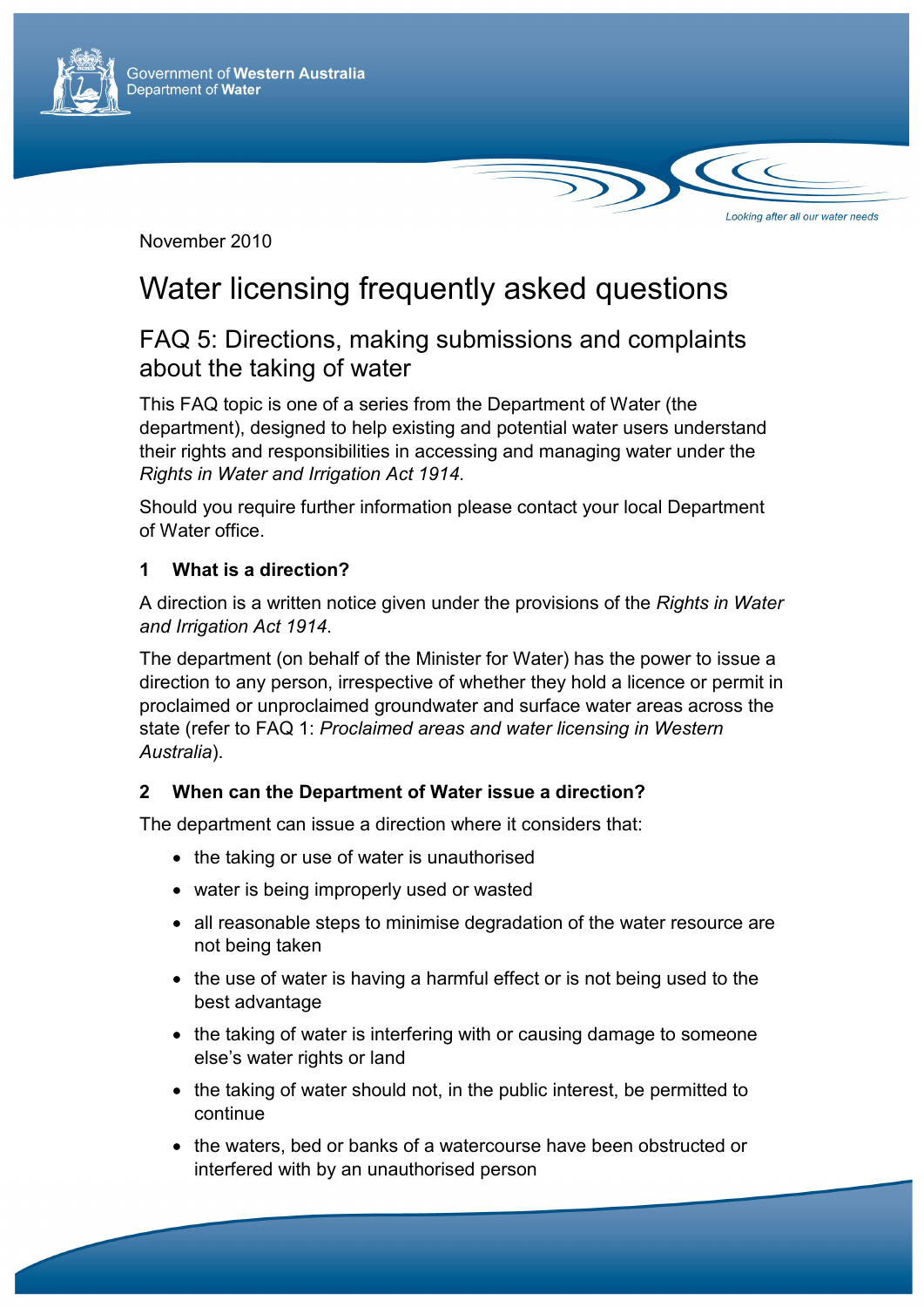• the Minister has made an order declaring a water shortage, or a determination that water is likely to be insufficient to meet demand.

#### **3 What can a direction do?**

A direction provides the reason and the remedy required to manage impacts on the water resource or another person. It may be used to:

- order the repair, alteration closure, or partial closure of a bore or well
- regulate the amount of water, or the rate at which it may be taken, from a bore or well
- stop or limit the taking of water, or the purpose for which water is used
- impose conditions on the taking of water
- order any other actions the department considers necessary to prevent the unauthorised use of water or degradation of the water resource
- order the restoration of the bed or banks of a watercourse by a person convicted of an offence under the *Rights in Water and Irrigation Act 1914.*

#### **4 What are my options if I receive a direction?**

If you receive a direction you are required to comply with the terms and conditions of the direction. Failure to comply with a direction is an offence and may carry a maximum penalty of \$5000 and a daily penalty of up to \$500.

Under the *Rights in Water and Irrigation Act 1914*, you have a right to apply to the State Administrative Tribunal to request the review of any term, condition or restriction included in the direction. You have 28 days from the date you receive the direction to request that the decision be reviewed.

Note: A State Administrative Tribunal fee may apply when proceeding with your review application.

For further information please contact the State Administrative Tribunal:

State Administrative Tribunal

12 St Georges Terrace PERTH WA 6000GPO Box U1991 PERTH WA 6845 Telephone: 08 9219 3111 Toll-free: 1300 306 017 Facsimile: 08 9325 5099 www.sat.justice.wa.gov.au

#### **5 Why are water licence applications advertised and how do I make a submission?**

The department may require a licence applicant to notify the public of their